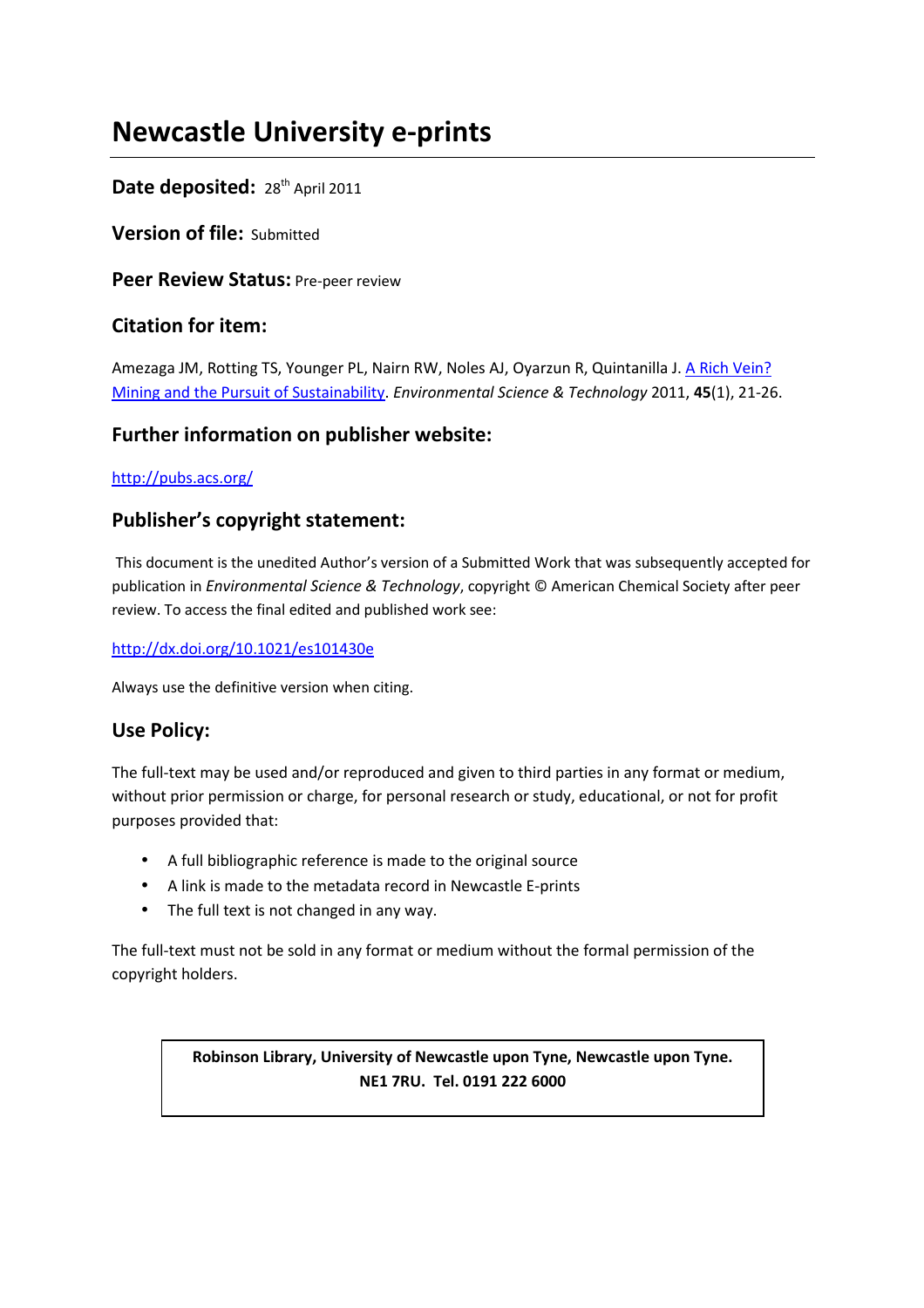# A Rich Vein? Mining and the Pursuit of Sustainability

| Journal:                         | Environmental Science & Technology                                                                                                                                                                                                                                                                                                                                                                                                                                                        |
|----------------------------------|-------------------------------------------------------------------------------------------------------------------------------------------------------------------------------------------------------------------------------------------------------------------------------------------------------------------------------------------------------------------------------------------------------------------------------------------------------------------------------------------|
| Manuscript ID:                   | es-2010-01430e.R2                                                                                                                                                                                                                                                                                                                                                                                                                                                                         |
| Manuscript Type:                 | Feature                                                                                                                                                                                                                                                                                                                                                                                                                                                                                   |
| Date Submitted by the<br>Author: | n/a                                                                                                                                                                                                                                                                                                                                                                                                                                                                                       |
| Complete List of Authors:        | Amezaga, Jaime; Newcastle University, School of Civil Engineering<br>and Geosciences<br>Roetting, Tobias; Technical University of Catalonia, Geotechnical<br><b>Engineering and Geosciences</b><br>Paul, Younger; Newcastle University<br>Nairn, Robert; University of Oklahoma, Civil Eng. and Env. Science<br>Jo Noles, Anthony; Ascciacion Civil Labor, Lima<br>Oyarzún, Ricardo; Universidad de La Serena, Ingenieria de Minas<br>Quintanilla, Jorge; Universidad Mayor de San Andres |

**SCHOLARONE™** Manuscripts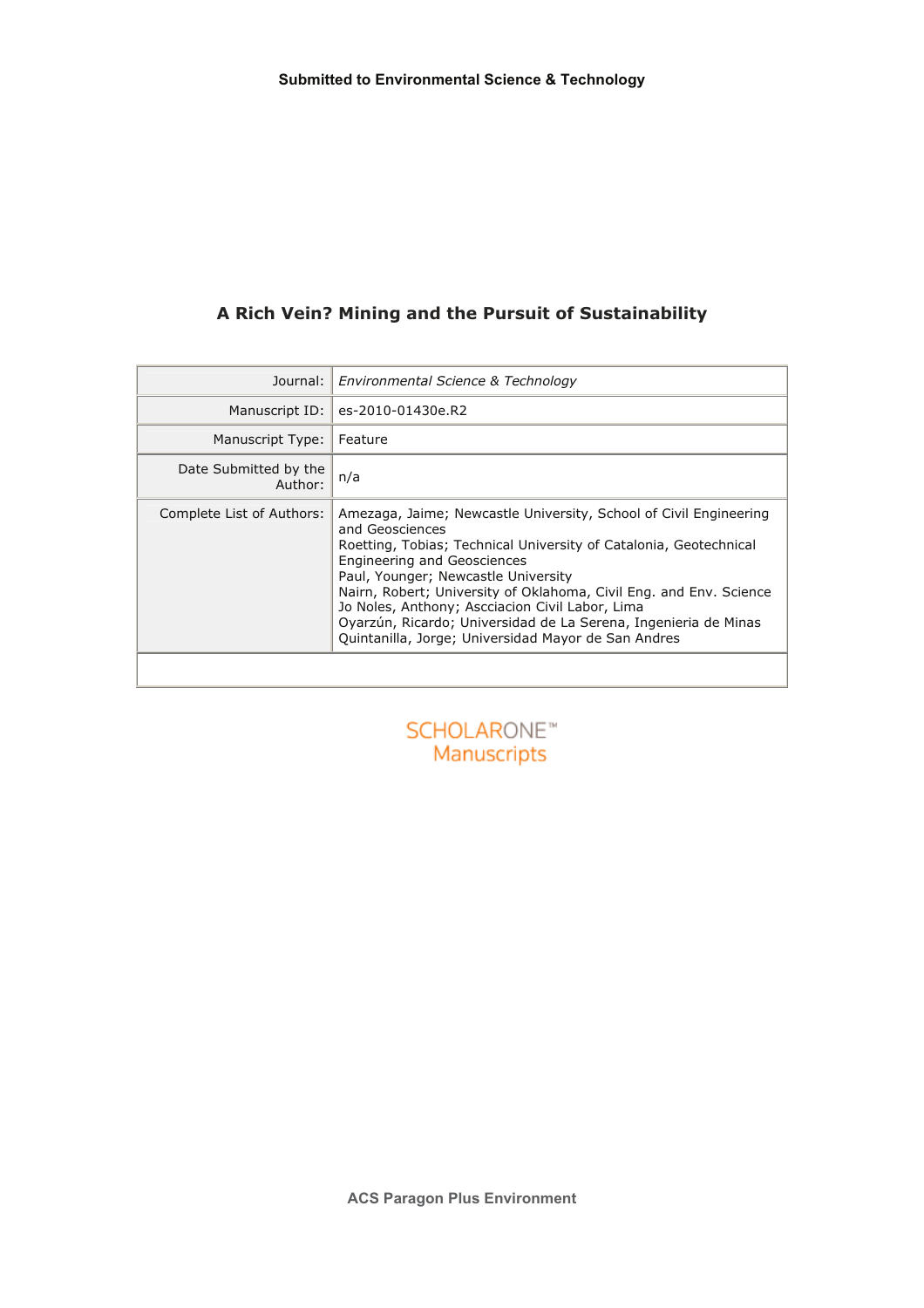| A Rich Vein? Mining and the Pursuit of<br>Sustainability.                    |
|------------------------------------------------------------------------------|
| Jaime M. Amezaga*                                                            |
| Tobias S. Rötting                                                            |
| Paul L. Younger                                                              |
| Newcastle Institute for Research on Sustainability, Newcastle University, UK |
| Robert W. Nairn                                                              |
| CREW, University of Oklahoma, USA                                            |
| Anthony-Jo Noles                                                             |
| Asociación Civil Labor, Peru                                                 |
| Ricardo Oyarzún                                                              |
| Universidad de La Serena, Chile                                              |
| Jorge Quintanilla                                                            |
| Universidad Mayor de San Andrés, La Paz, Bolivia                             |
|                                                                              |
|                                                                              |
|                                                                              |
|                                                                              |
|                                                                              |
|                                                                              |
|                                                                              |

**ACS Paragon Plus Environment**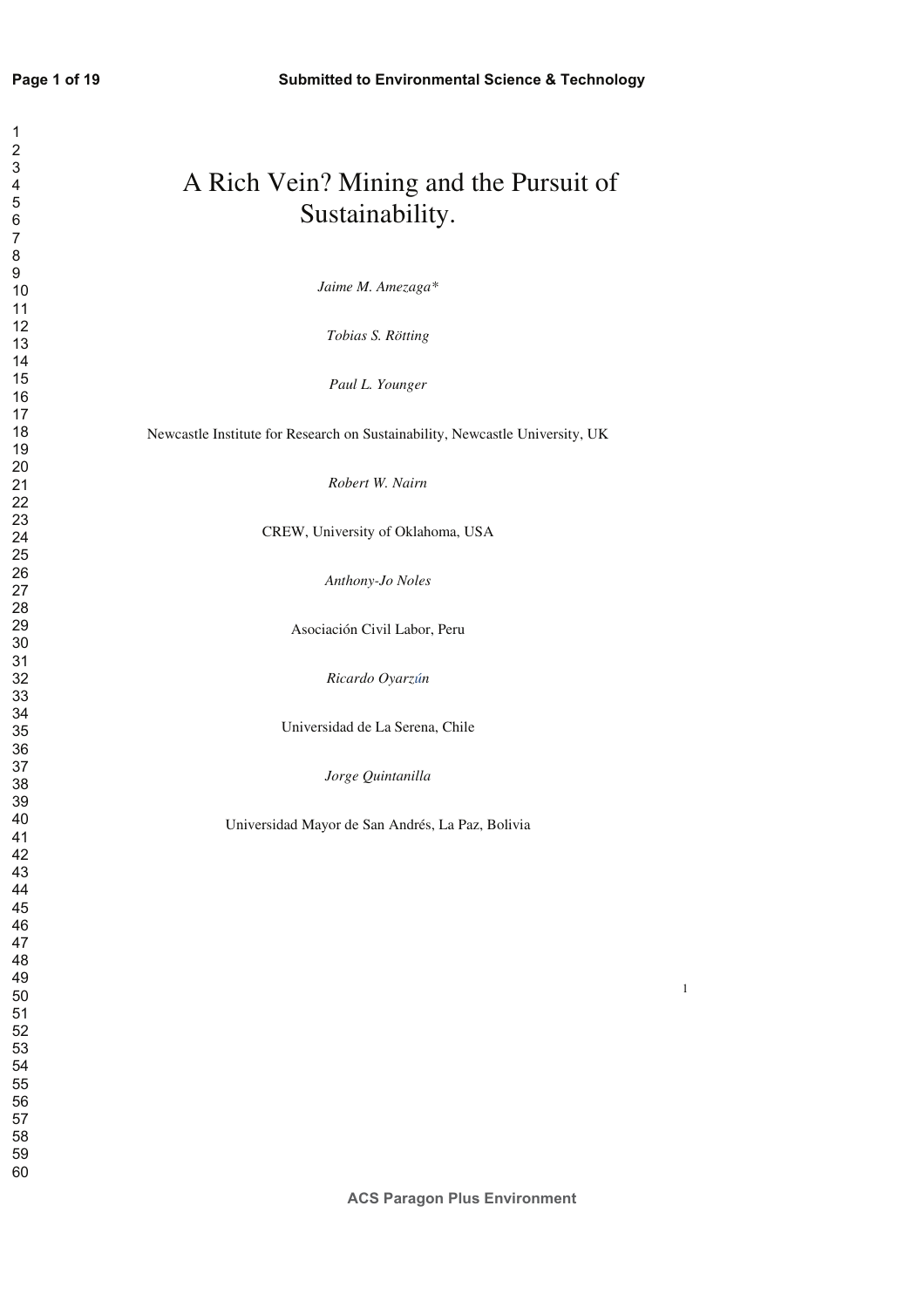

Leaking tailings dams at an artisanal mine, Lake Poopó Basin, Bolivia (Tobias Rötting)

Strictly speaking, sustainable development requires that human activities are undertaken in such a manner that they do not eliminate options for future generations. Clearly, once a given mineral deposit has been mined to exhaustion, future generations do not have the option of mining it again; hence mining fails to qualify as sustainable development *sensu stricto* (*1*). Consequently, mining can only ever, at best, aspire to compatibility with sustainable development *sensu lato*, which can be defined as exploitation of a non-renewable resource (such as a mineral deposit) such that it gives rise to long-term benefits (environmental and/or social and/or economic) that equal or exceed the values which obtained prior to exploitation (*2*). At the crudest level, the "economic sustainability" of a given mining operation can be estimated by comparing extraction rates to estimates of total reserves. However, this coarse approach implicitly assumes that the only important episode in the life of a mine site is that period during which active mining takes place. This is fallacious even on economic grounds, since the wealth generated by mining can circulate in markets for decades or centuries afterwards. The post-extractive phase of the mine life cycle is, if anything, even more important when it comes to evaluating environmental sustainability, for which we need to examine the balance of benefits and dis-benefits over the (finite) extractive phase and the (essentially infinite) post-closure phase.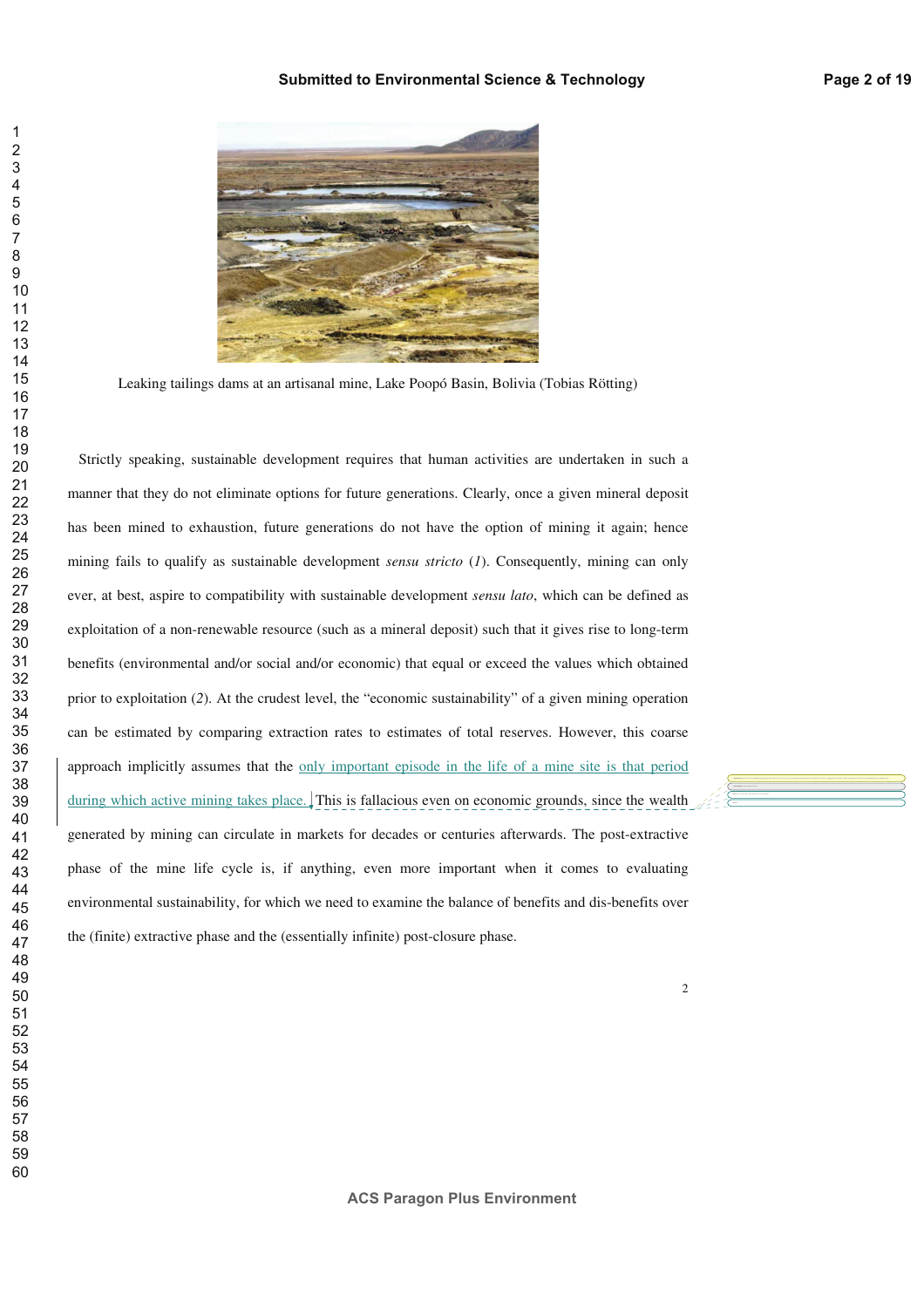#### **Submitted to Environmental Science & Technology**

Environmental benefits and dis-benefits of active mining are potentially very broad, affecting any or all of air, soil, water and biota (*1*). In the mine's post-closure phase, by far the most important environmental issues relate to water. Air and soil pollution are often readily dissolved by re-vegetation and landscaping (*2*). Even mine sites which have otherwise been restored to high standards can subsequently develop pervasive and persistent problems in relation to water quality and quantity. Such problems tend to be most stark in arid catchments, such as the depicted site in Bolivia.

In this article we trace the evolution of thinking on sustainability in the mining sector from 1970 to 2010, drawing particularly upon our shared experiences of action research and developments in policy and practice in the  $\overline{U.S.}$ , Europe, and South America. Our findings demonstrate that the development of mining within the framework of sustainable development has arisen from the interplay of state regulation with industry-led innovation, paying particular attention to post-closure environmental issues, tempered by open dialogue with other communities of interest (e.g. agriculture; rural, and urban development).

#### **Emergence of the Sustainability Agenda in Mining**

Mining has long been a *bête noir* for environmental and social activists (*1*). In the early years, the industry did little to merit a more favourable appraisal. Gradual change began only in the 1980s with the emergence of stricter environmental regulations within a handful of national jurisdictions. Initially, the mining sector resented these regulations as external impositions. At the global level, the Rio de Janeiro Earth Summit in 1992 provoked a decade of reflection in the mining sector, as major companies gradually recognised that genuine engagement with environmental and social issues was a pre-requisite for gaining and retaining the "social licence to operate" which is necessary for the long-term pursuit of profit in democratic states. This thinking first entered the public domain in 1998 with the Global Mining Initiative (GMI), which was launched in preparation for the 2002 Johannesburg World Summit. The period 2001-2002 were heady days for the 'sustainable mining' agenda, with the World Business Council for Sustainable Development completing a major, worldwide stakeholder consultation process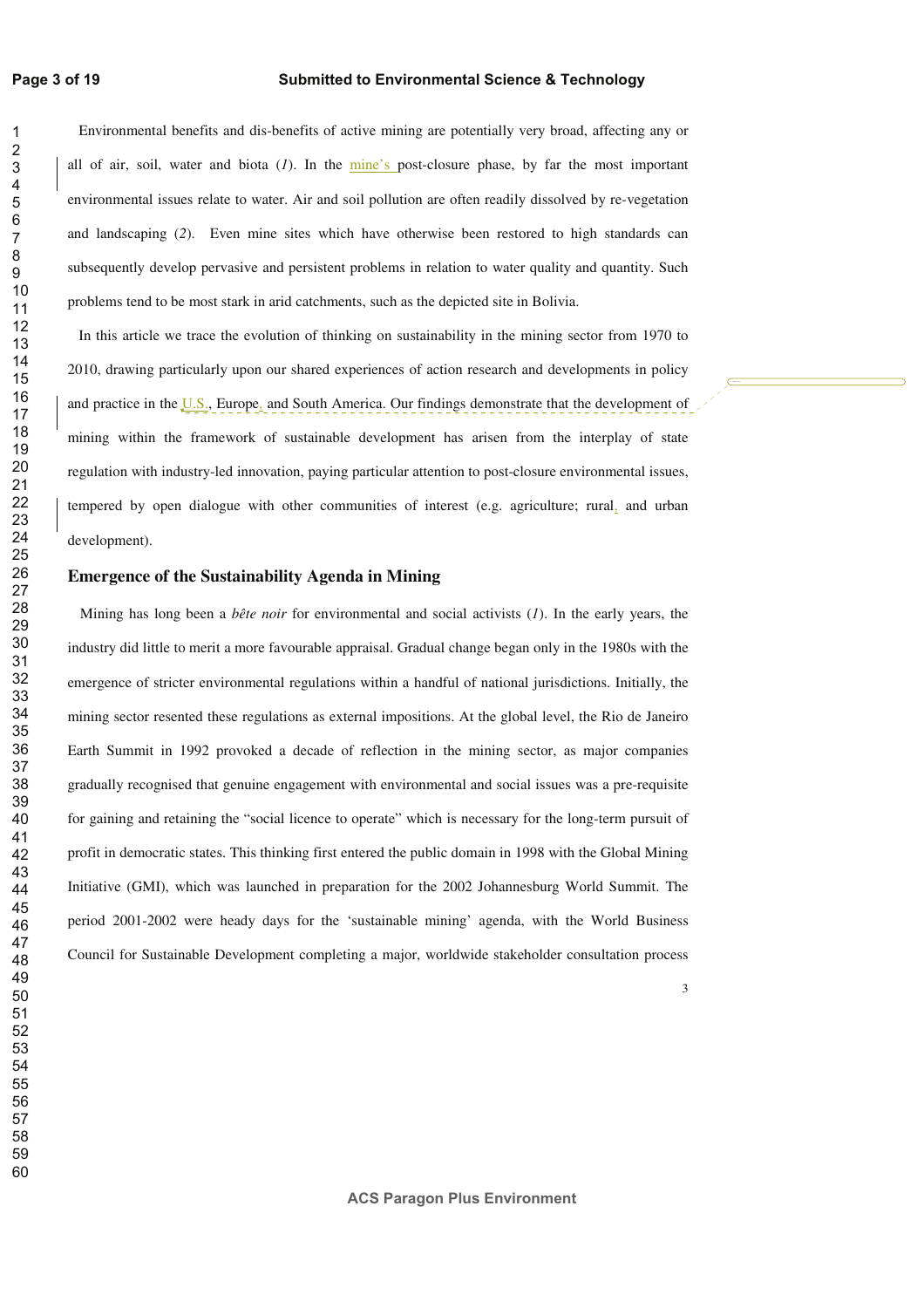on "Mining, Minerals and Sustainable Development" (MMSD) (*2*), which added to the momentum of the GMI to prompt establishment of the International Council of Mining and Metals (ICMM). The ICMM brings together 19 major mining and metals-finishing companies, together with 30 national and regional industrial associations for various mined commodities.

The next landmark was reached in 2004 with the World Bank's publication of their Extractive Industries Review, which had been undertaken in response to criticisms of World Bank operations posited by environmental and human rights campaigners. While acknowledging that the extractive industries can contribute to sustainable development (*sensu lato*), the World Bank recognised that it had to intensify its efforts to reduce poverty, promote good governance, and foster transparency and stakeholder engagement in countries hosting Bank-supported mining activities (*3)*. Minimum global standards set by the World Bank (*4*) were rapidly adopted as minimum requirements for mining projects financed under the Equator Principles (the benchmark for managing environmental and social impacts of major investments).

Since 2001 the ICMM Sustainable Development Framework (ICMM SDF) has been systematically developed (*5*). The ICMM SDF establishes ten principles to which all member companies promise adherence. It also commits member companies to independently-vetted public reporting in accordance with the Global Reporting Initiative. While 'performance' and the reporting thereof are two different things (*6*), and while the ICMM principles can be interpreted differently by different companies (*7*), our general impression is that there has been a marked improvement in both performance and public disclosure by ICCM member companies over recent years.

Adherence of major mining companies to voluntary codes of practice such as the ICMM SDF has led to a certain homogenisation of environmental performance by major mining companies irrespective of the strength of national jurisdictions. The great challenge will be achieving adherence by artisanal and small- to medium-scale mining companies to similar standards.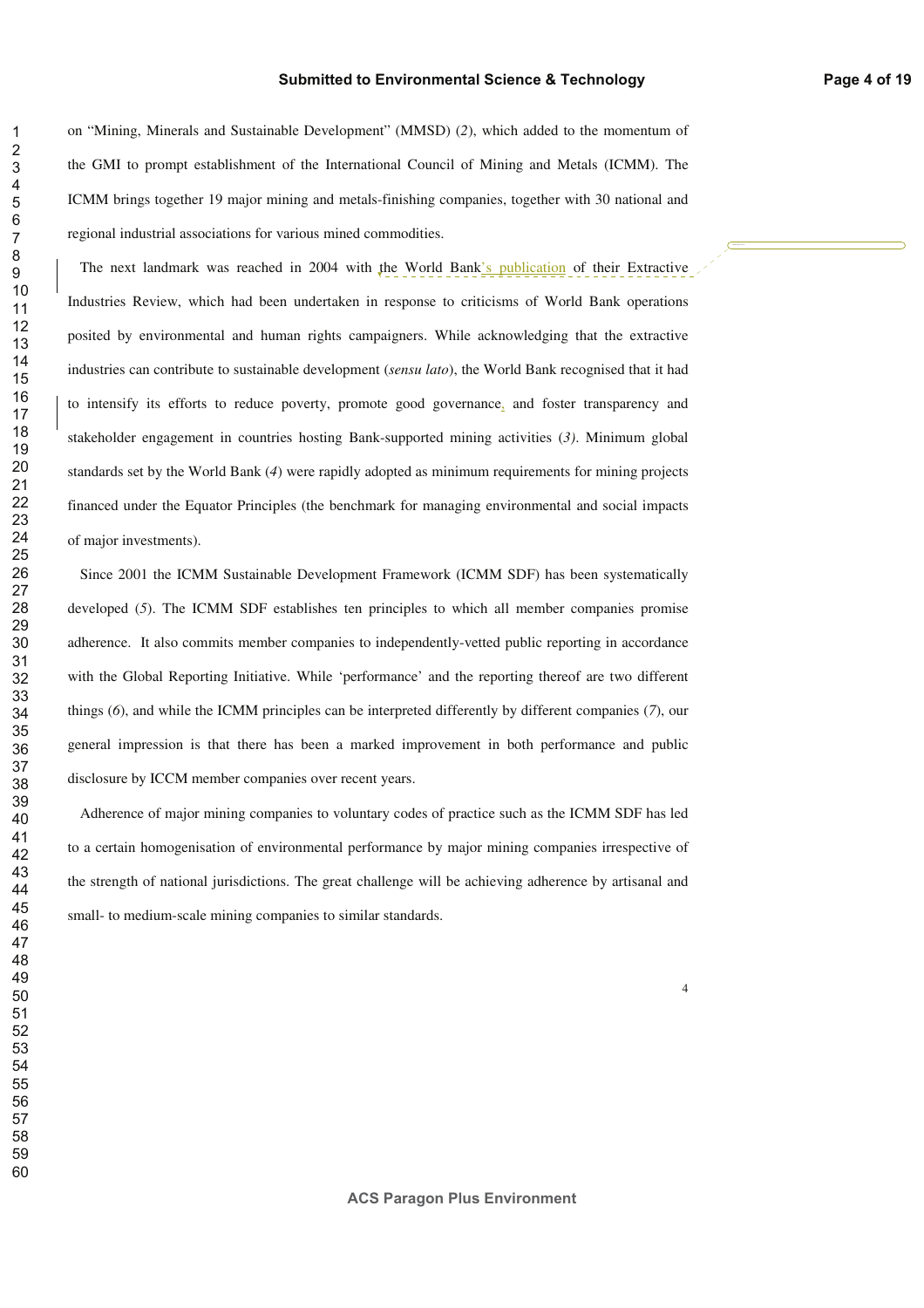Clearly, a thorough examination of the evolution of policy and practice in relation to all dimensions of sustainability (social, economic and environmental) is beyond the scope of any one paper. Even covering all aspects of environmental sustainability would require prohibitively lengthy coverage. Hence, in order to illustrate the dynamics of the evolution of thought and action in relation to sustainability, we here choose as the most telling example the case of water management, as this is widely acknowledged to be the single greatest vector of environmental nuisance during both the extractive and post-closure phases of the mine life-cycle.

#### **Water and Sustainable Mining**

Despite the predominance of water in mining-related conflicts (*8)*, the seminal MMSD debates paid it scant attention. Restricting its discussion to a brief consideration of acid drainage, the MMSD report (*2 p233*) claimed that "water consumption in minerals production, while an important impact, ends when operation ends and thus *does not represent a long term liability*" (our emphasis). This is starkly at odds with worldwide experience and the international literature (*8*): mining can impact water quality for millennia after mine closure (*9*); ground water levels can be permanently affected by networks of drainage galleries and adits; groundwater can be lost to evaporation from pit lakes. For these reasons, it is important to evaluate the 'water footprint' of mining operations during both the extractive and postclosure phases of the mine life-cycle (*10*). To date, however, the instinct in the industry has been to focus almost wholly on the extractive phase. This has led to a poverty of understanding, and an undervaluation of water. Until the mid 1990s, water was largely regarded as at best a necessary evil (i.e. something used in the productive process) and more commonly as a nuisance or even a mortal threat (in the form of unanticipated inrushes to underground workings). It is only in the last years that mining companies have begun to countenance consideration of water as an "environmental good", which has to be shared with other users, while ensuring the maintenance of healthy ecosystems. This new understanding implies strong shifts in the way companies conceptualise water management. Sustainable water management post-closure is best achieved by hydrologically-defensive planning, starting before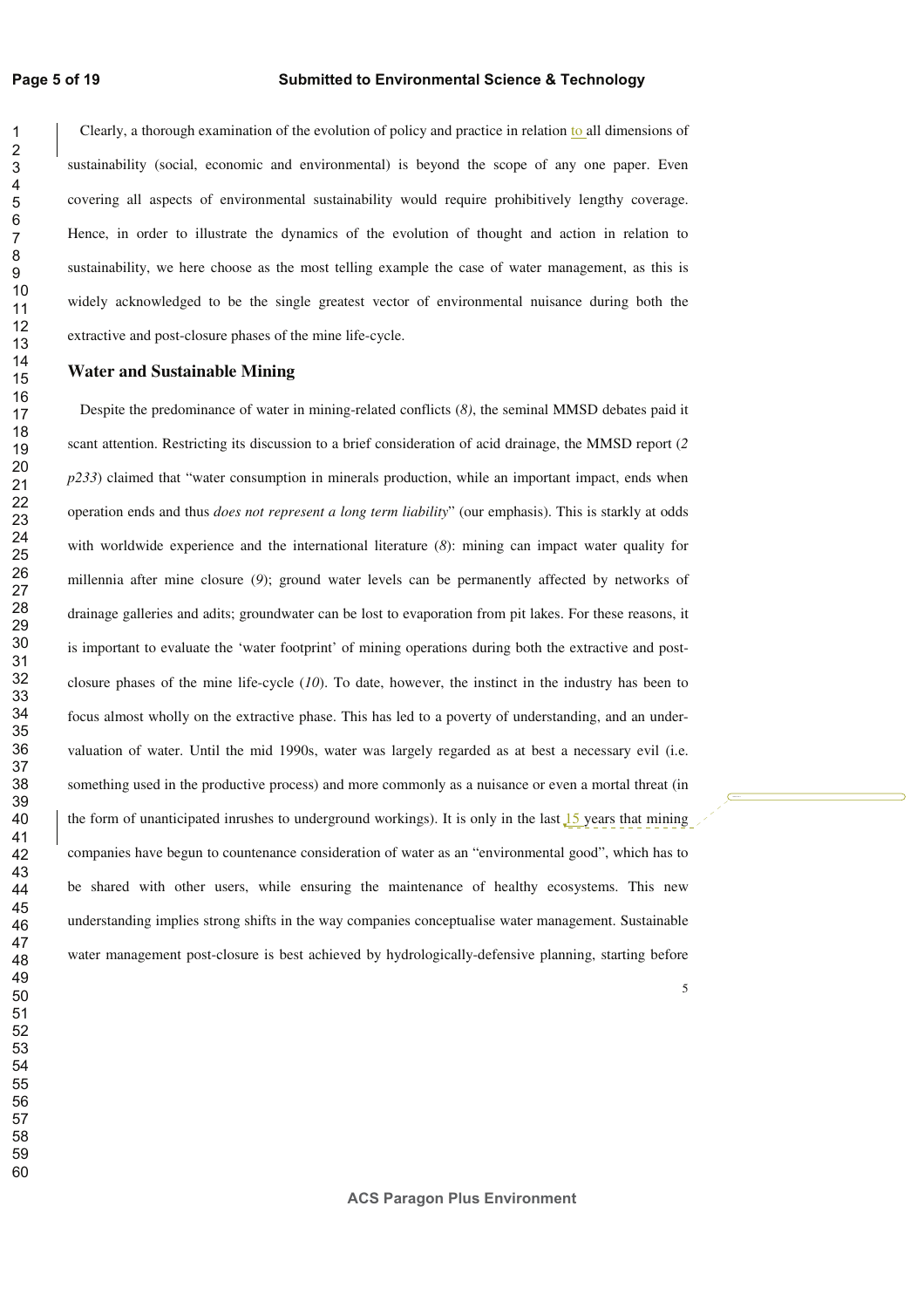the exploration phase. Having taken all reasonable steps to minimise negative long-term water legacies, holistic Environmental Impact Assessment of water use is necessary, and this will only be effective if it is undertaken within a framework of integrated river basin management (*8, 11*). Long-term plans need to anticipate changes in mine ownership, which are endemic in the industry: inadequate transfer of information during acquisitions can lead to loss of control of key infrastructure. This has, for instance, been the principal cause of most catastrophic failures of tailings dams in the past (*12*).

Ironically, the less water there is, the more controversial its management becomes. Analysis of overall water consumption in mining shows that it is strongly correlated to the grade of the initial ore. The declining average ore grade in most metals provides a major challenge for the future economic sustainability of mining, particularly in arid regions (13). Competition for water resources has already become the principal source of conflict where mines operate in arid areas (*11*). To date, the responses to these problems have varied widely from place to place, and to some degree also between the coal and hard rock (i.e. metal and industrial mineral) sectors, which have differing operational requirements for water. By considering the cases of the U.S., Europe and the *Cono Sur* of Latin America, we can tease out some of the nuances in these responses as they have emerged under conditions of varying aridity and contrasting social deprivation.

### **U.S.**

Mining has been undertaken in what is now the U.S. since the earliest days of European settlement. Tens of thousands of kilometers of rivers are heavily polluted by drainage from abandoned coal and hard rock mines. More than one million acres of abandoned coal mine lands had been left in poor quality by the 1970s. In the western states, hundreds of thousands of abandoned hard rock mines have been recorded, with significant environmental degradation (mainly surface and/or groundwater pollution) at some 33,000 locations (*14*). Increasing recognition of the severity of these post-closure impacts from the early 1970s has spurred the development of federal regulatory laws. Early environmental legislation was general in scope, and was gradually found to be unsuitable for addressing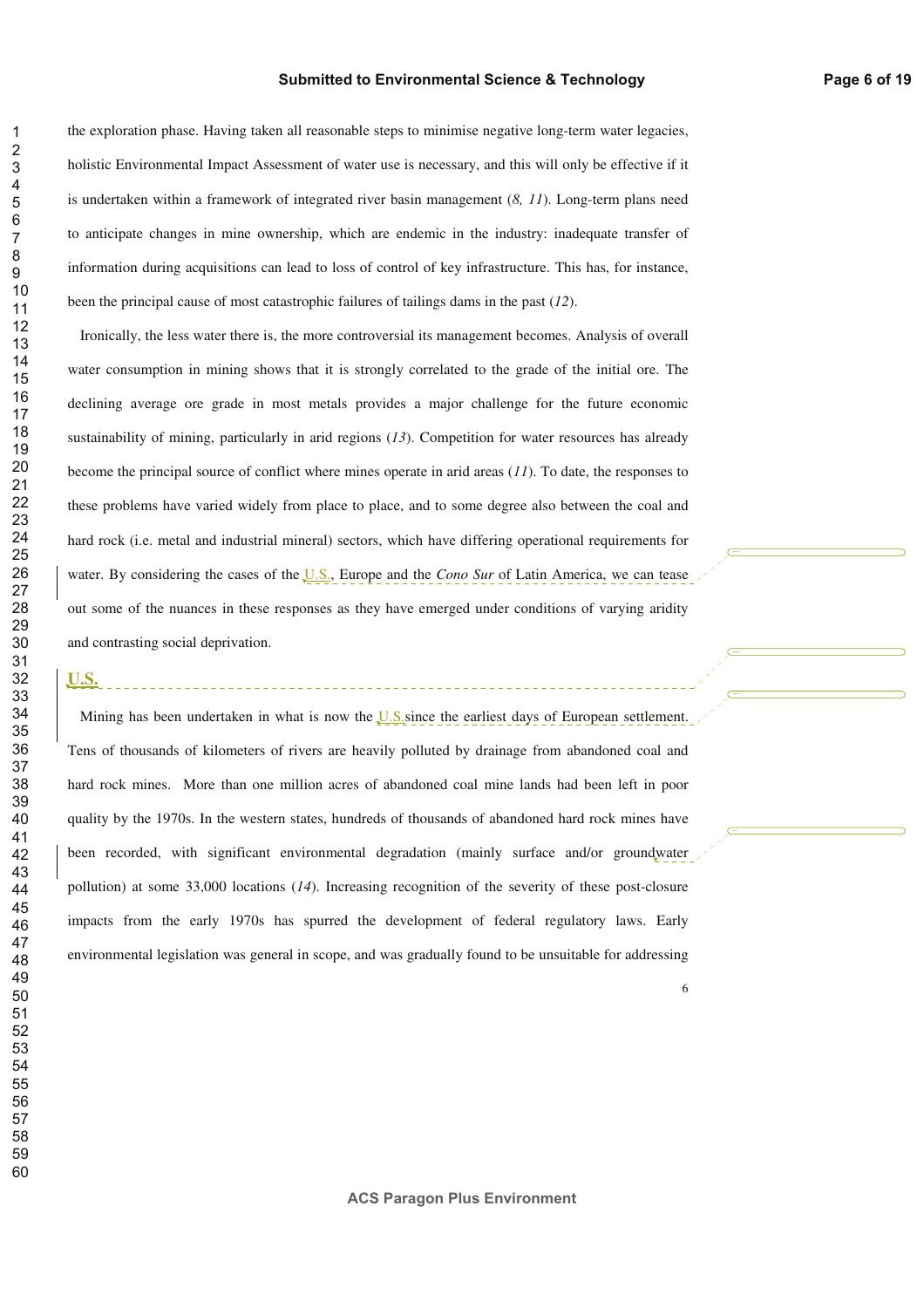some particular challenges of the mining sector. In 1977 the first (and only to date ) mining-specific environmental law was enacted, the Surface Mining Control and Reclamation Act (SMCRA), although this applies only to coal mines. The SMCRA considerably improved mine abandonment practices and raised a levy on active mines to address the legacy of improperly abandoned mines in coalfield areas; to date this has funded around \$5 billion worth of clean-up (*15*). Controversy still surrounds "mountain-top removal and valley fill" coal mining operations (*16*). No law comparable to the SMCRA has ever been enacted for hard rock mines. Nevertheless, various federal and state laws now require active hard rock mines to develop robust closure plans. However, in the absence of SMCRA-like provisions on legacy issues, some 156 older abandoned hard rock mine sites continue to generate significant pollution (mainly of surface waters), the remediation of which would require some \$24 billion (*17*). The US experience abundantly illustrates the overwhelming importance of post-closure environmental quality in determining the overall compliance of mining activities with sustainability criteria.

#### **Europe**

Mining has been undertaken in Europe for more than 3,500 years, with at least some activity taking place at some time in every country in the continent. European mining declined steeply in the  $20<sup>th</sup>$ century, as coal ceased to be the main source of energy and as European metal mining became less competitive in global markets. Industrial mineral extraction is the only growth sector in European mining today. Successful lobbying by the mining industry succeeded in exempting the sector from much of the environmental legislation enacted over the past half-century of increasing European integration. For instance, mining was exempted from the integrated pollution control measures which require all other industries to take steps at the end of production to avoid any pollution risk and return the former industrial site to a satisfactory condition. That mining, of all industries, should be excluded from this requirement is simply indefensible in environmental terms, not least because even a small mining operation can disrupt natural hydrological conditions to a far greater extent than surface-based industries (*8, 9, 10*). Given this, it is not surprising that a string of environmental incidents were to finally expose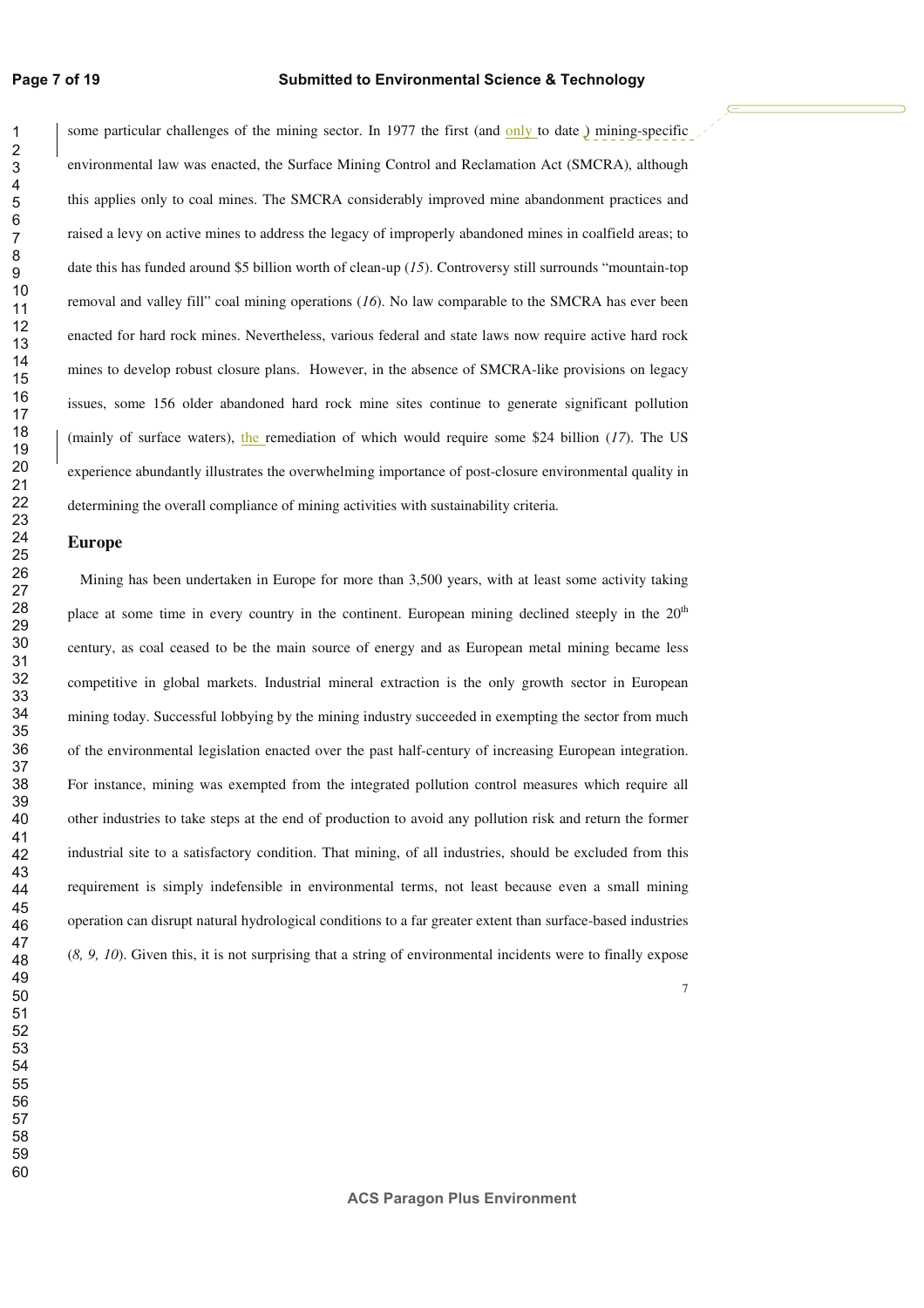the utter inadequacy of generic European legislation when dealing with the particular issues raised by mining (*18*). Two major tailings dam failures, at Aznalcóllar (Spain, 1998) and Baia Mare (Romania, 2000) (*19*), prompted the EU to establish a Task Force, which recommended a string of legislative changes (*19*). The ensuing legislation focuses almost entirely on waste handling in active mining operations. Industry lobbying weakened many of the most significant provisions originally envisaged for the Directive, such as requiring a secondary containment bund around large tailings dams. The October 2010 outburst of red mud from a tailings impoundment at Ajka in Hungary graphically illustrates how ill-advised this omission was. More broadly, the Directive did not remove the exemption of mining sites from pollution prevention legislation, and also failed to address ongoing water pollution from abandoned mine sites, which remains by far the most pressing mining environmental issue in

Europe today (*18,20, 21*).

#### **Arid zones of Latin America**

In the new Millennium, disputes over mine water pollution have become increasingly acute in parts of Latin America, particularly where poor communities still rely on untreated water from local springs and rivers. Such issues are particularly problematic in naturally water-scarce areas, such as the extensive arid areas of Bolivia, Chile and Peru.

#### Bolivia

The history of Bolivia is dominated by mining, which commenced before the Spanish conquest in the 16<sup>th</sup> century, but greatly intensified thereafter. All of the major cities of Andean Bolivia owe their origins to mining developments, most notoriously Potosí, which to this day has some of the world's most dangerous mining operations.. The human population and ecosystems in this region still endure the environmental legacy of these activities, in the form of vast spreads of contaminated land and persistent pollution of air, soil and water (e.g. *22, 23*).

Bolivian legislation on mining, water and the environment is of recent pedigree, essentially commencing in earnest only in 1992 with the enactment of an environment act from which all

**ACS Paragon Plus Environment**

**Deleted:** A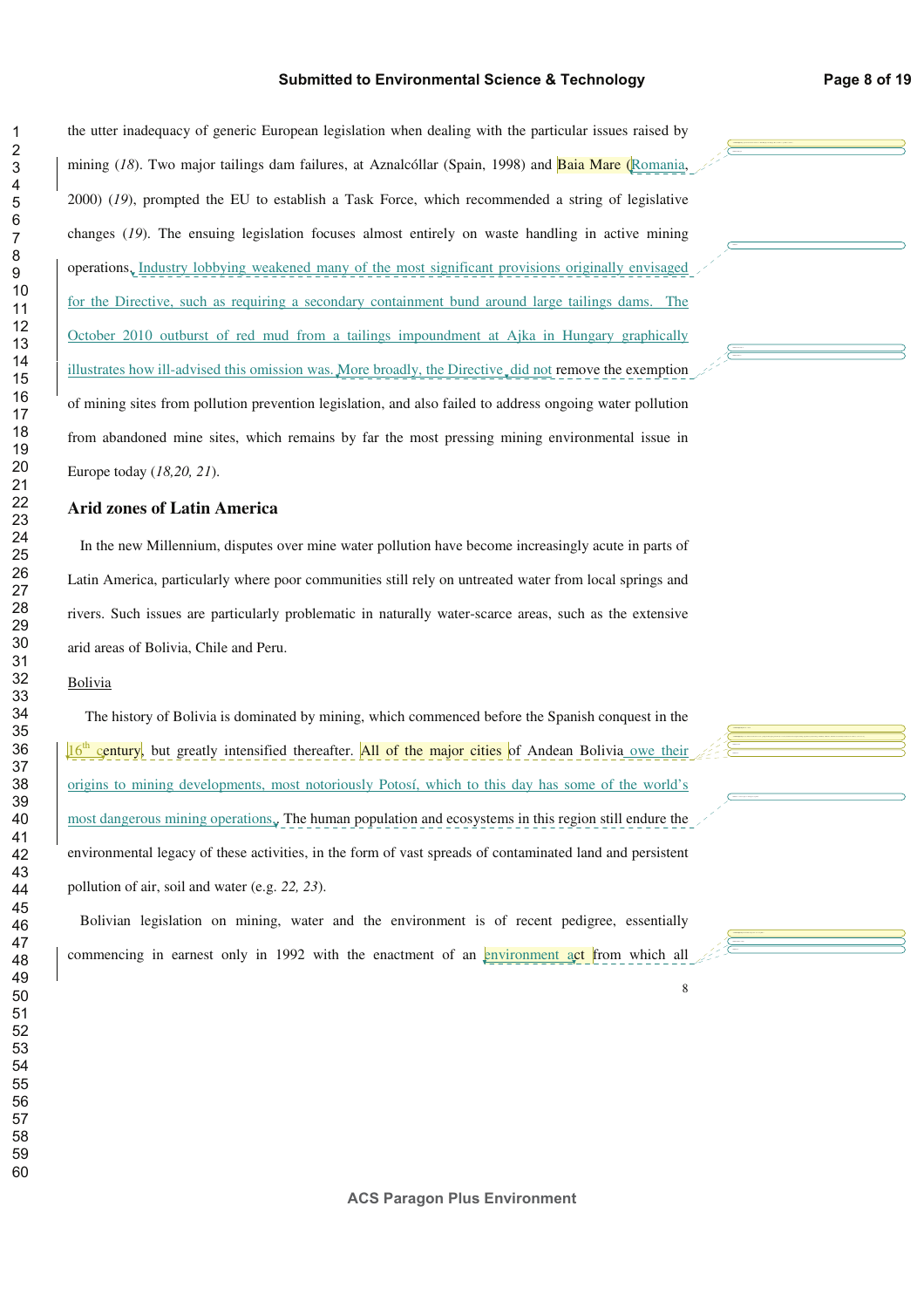#### **Page 9 of 19**

#### **Submitted to Environmental Science & Technology**

subsequent regulations have been derived. Reform of mining law in 1997 introduced a requirement that future mining be conducted in accordance with the principles of sustainable development, with particular emphasis on environmental sustainability. Although the legal framework in Bolivia is now strong, enforcement remains weak. In this vacuum of responsibility, many international mining companies operating in Bolivia voluntary adhere to very high environmental standards, essentially corresponding to those enforced in North America and Europe. Nevertheless, given the aridity of much of the mining belt of western Bolivia, strict adherence to regulations devised in more humid, higher latitude countries can give rise to unintended negative outcomes. A classic example is the consumption of vast amounts of scarce water resources in evaporation ponds, in pursuit of the otherwise laudable goal of 'zero discharge' site management, which is popular in the gold (Au) mining sector. The idea of zero discharge mining is that, if no water leaves the site, neither will any pollutants. However, in areas as arid as the Bolivian Altiplano, the consumptive use of water resources to attain 'zero discharge' is far less desirable than treatment and re-use of these water resources.

Since 2005, the Bolivian government has justifiably prioritised rapid economic development to reduce severe poverty; in this political climate, environmental sustainability is not really a top priority. This has led to burgeoning of unregulated small- and medium-sized 'artisanal' mines, which often have environmental impacts out of all proportion to their size. Rapid abandonment of artisanal mines has followed recent declines in international metal prices. Not only are few precautions taken during closure; falls in metal prices are also reflected in declines in the Bolivian gross domestic product, reducing even further the scant resources available for environmental protection.

#### Chile

Copper (Cu) mining in Chile currently accounts for about 55% of national exports and around 37% of total world production. The majority of  $\mathbb{C}$ u deposits occur in the arid to extremely arid north, where water scarcity hinders mine expansion. Before the return to democracy in 1990, there were few environmental regulations in Chile. Water legislation enacted under the Pinochet government (1973-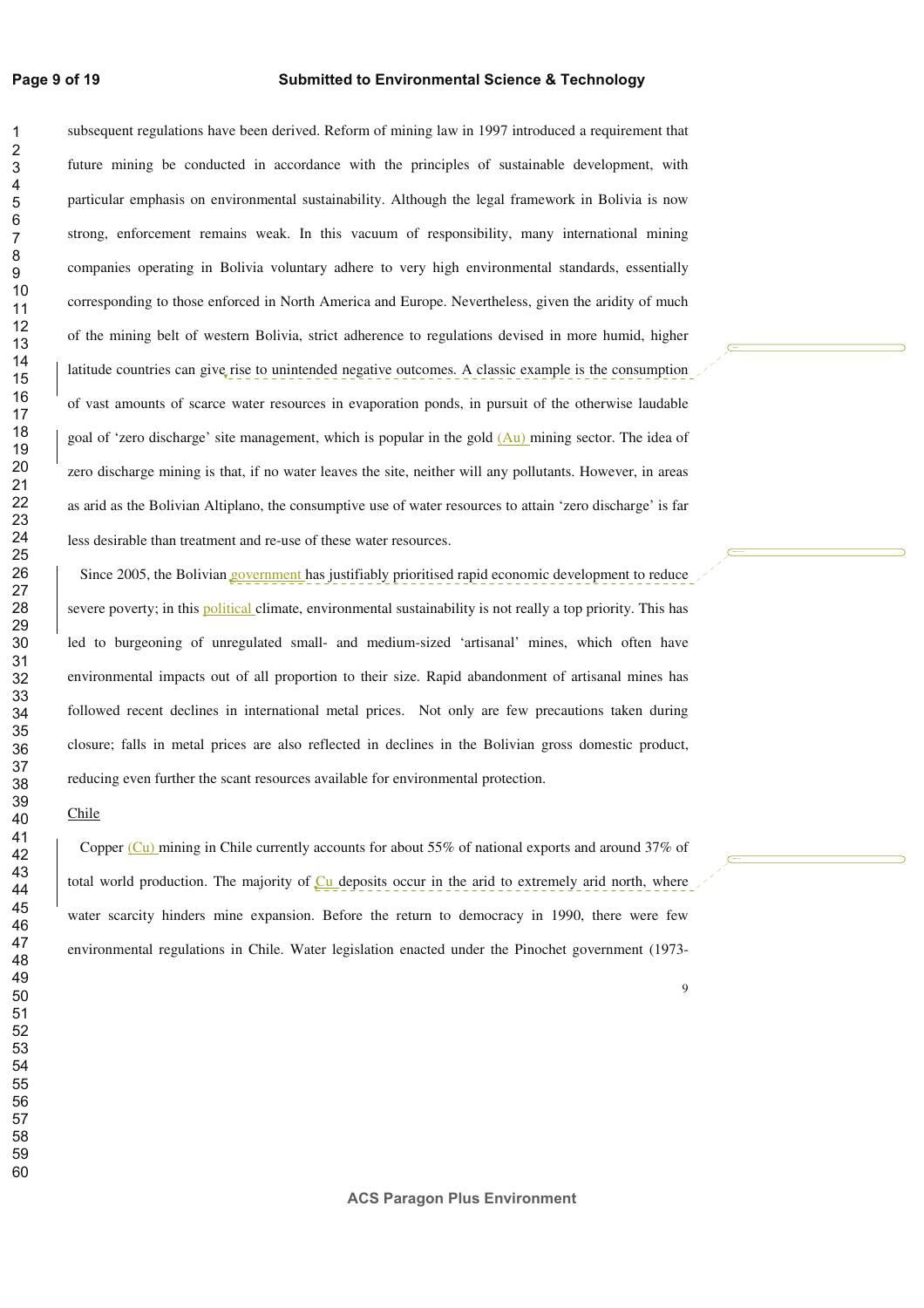1989) was focused on privatisation of water services, which was pursued to a more extreme neo-liberal model in Chile than in any other country. Water resources were assigned entirely to private ownership, and a free market was established for the trading of water rights. Notwithstanding 1994 legislation which requires mining developments (and other industries) to undertake environmental impact assessments, in reality the public administration has such limited jurisdiction that sustainable management of water resources is highly difficult in Chile today (*24*). Severe conflicts over access to water resources, particularly between the agricultural and mining sectors, have led to social unrest in some parts of Chile, prompting calls – as yet unfulfilled – for legislative change. As in Bolivia, many international companies have voluntarily adopted stricter environmental norms than are demanded of them by the state, often using certified environmental management systems (*25*). Nevertheless, given its extreme neo-liberalism, environmental sustainability cannot truly be claimed to be a priority for the state or private investors in Chile yet.

#### Peru

Peru is a world-leading silver  $(Ag)$  producer, and a major producer of Cu and zinc  $(Zn)$ . Since 1960, Peru has gradually developed a comprehensive legislative framework for mining, water and the environment. Peruvian regulations oscillated between economic liberalism and state ownership until 1993, when a new constitution declared all natural resources to be the patrimony of the nation, private use of which could be pursued under licence. Further legislation introduced minimum water quality criteria which must be observed by all mining operations, and also established the basis for 'sustainable' use of non-renewable resources, which in this case is defined (rather narrowly) as efficient exploitation of the resource in a manner which prevents or mitigates the negative impact of the extraction on the surrounding resources and the environment. Prior to the creation of the Ministry of the Environment in 2008, responsibility for enforcement of these environmental protection measures was split between several government ministries, Similarly, the 2009 Law of Water Resources establishes a National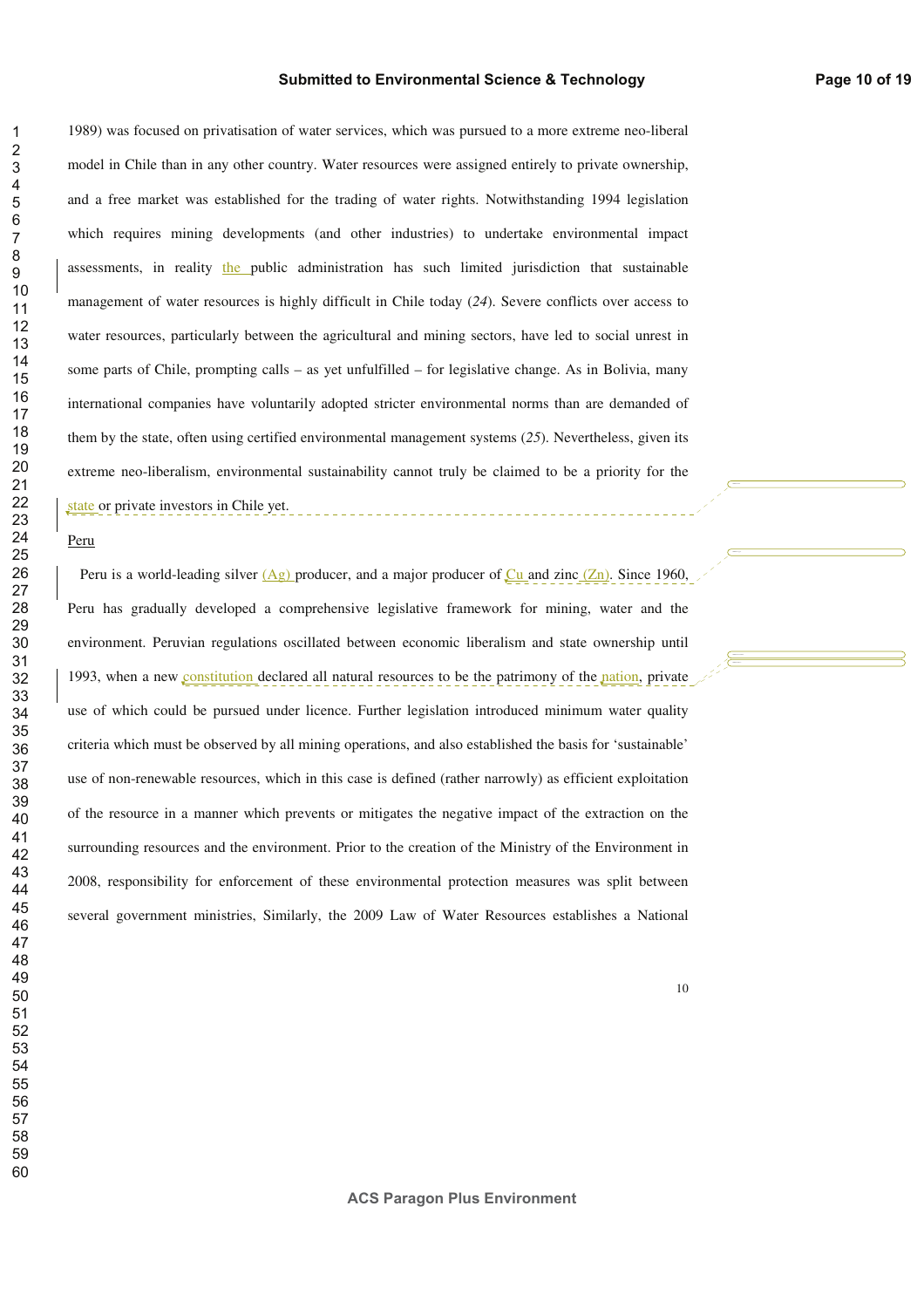#### **Page 11 of 19**

 

#### **Submitted to Environmental Science & Technology**

Water Authority, and a system of integrated river basin management. Peru now has the most comprehensive regulatory system for mining and the environment in South America.

Nevertheless, about a third of all current social conflicts in Peru are associated with mining, and these are predominantly water-related (*26*). In many cases, these social conflicts have deep historical roots, with memories of previous political dispensations continuing to cloud present-day decision-making. More recent mining developments illustrate the efficacy of the modern regulatory system in Peru. For instance, the Cerro Verde Cu mine in Arequipa province, southern Peru, has expanded its production capacity significantly in the last few years. This has required a substantial increase in water use. Being aware of the concerns of the local population and other water users, the mining company has implemented a proactive environmental management strategy, co-financing a dam which not only provides water for the mine, but also generates hydroelectric power for the local population, and distributes excess water to other users in the basin of the Rio Chili.

In 2007, the Peruvian nongovernmental organisation (NGO) Labor and the EU-funded CAMINAR project (Catchment Management and Mining Impacts in Arid and Semi-Arid South America) established a technical advisory group for the Rio Chili catchment under the auspices of the Regional Government. Multi-stakeholder dialogue convened by thus group has established that current mining operations are not contaminating the river; sewage from Arequipa City is the main source of water pollution (*27*). The Rio Chili dialogue group is mirrored at the national level by a 'Mining Dialogue Group', which brings together mining companies, governmental agencies, **NGOs** and citizens' groups in an atmosphere of growing reciprocity and trust.

### **Conclusions: aligning mining with sustainable development (***sensu lato***)**

Attaining compatibility between mining and sustainable development *sensu lato* is contingent upon the resolution of some key challenges, which can be conceived as arising from the incommensurability of values (28). For instance, on what basis can we directly compare a socioeconomic benefit with the intrinsic value of natural terrain in its pre-mining condition? Socioeconomic benefits of mining extend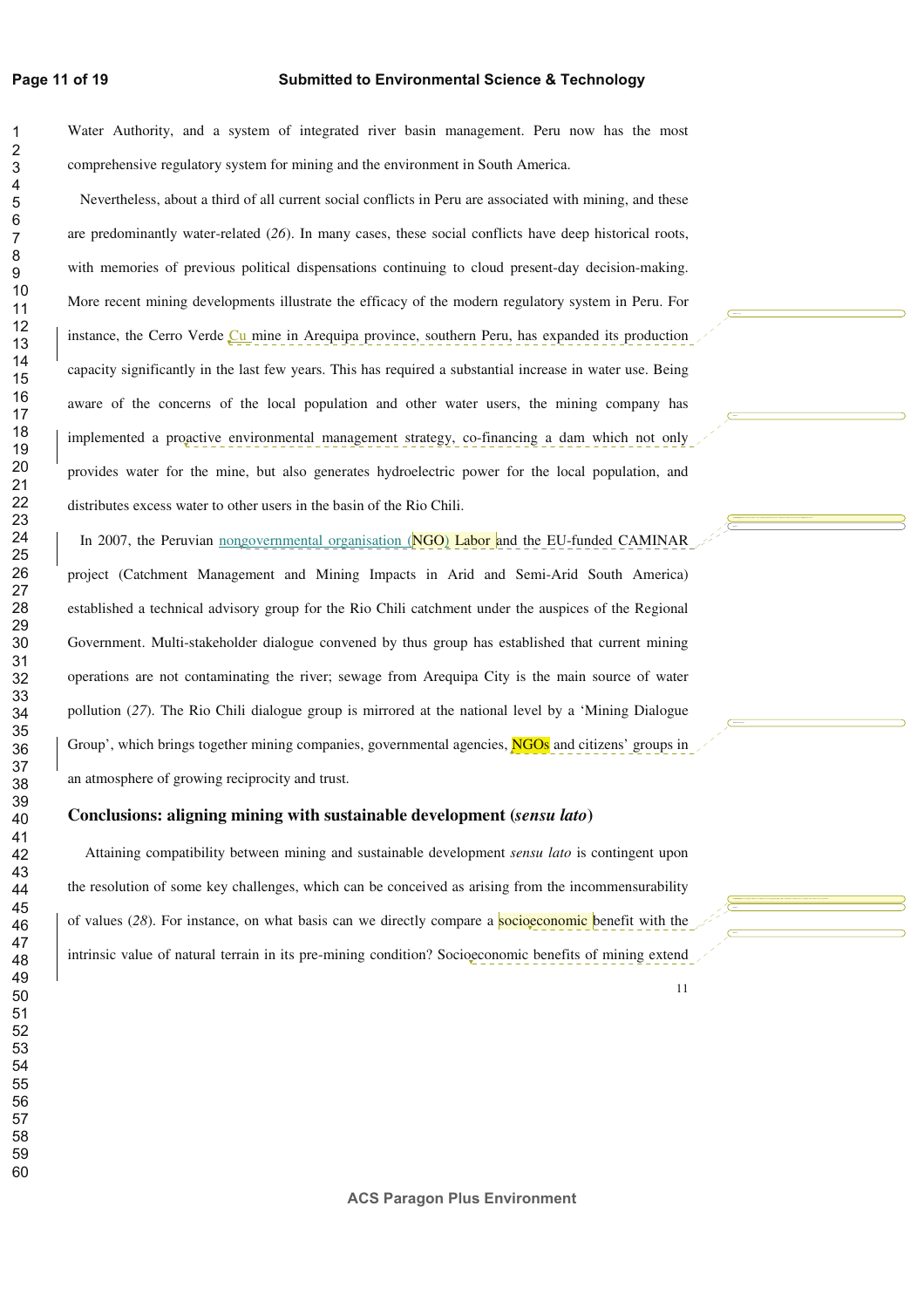far beyond the values of wages, dividends, and taxes. Some ancient mining has left a legacy of World Heritage Sites, which add socioeconomic value to the land. More mundanely, as recycling of metals gradually replaces primary production by mining (*29*), further value is added repeatedly to initial worth derived from mining long ago. This is but one example of the ways in which wealth generated by former mining activities continues to circulate in the world economy. If we are to compare these socioeconomic benefits with the intrinsic value of natural terrain in its pre-mining condition we will require robust estimates of the "non-use value" of mineralised ground. Any piece of ground can be considered an environmental asset insofar as it provides the foundations upon which natural soils, watercourses and ecosystems develop. Mining has the potential to entirely remove this asset value, in whole or in part, temporarily or permanently. With suitable design, underground mining can be undertaken in such a manner that pre-existing surface conditions are barely altered. However, this is relatively expensive, and is also more hazardous for miners. Hence, since the mid-20<sup>th</sup> century, more than three quarters of world mineral production has been by surface mining, which inevitably entails elimination of the previous land surface. In some cases, back-filling and reclamation of surface mine sites can return the land surface to an environmental status which is as good as (or even better than) its previous condition (*30*). This is particularly the case where the land surface was previously degraded by other human activities. Where water quality is not a limiting factor, abandoned surface mine voids can even be developed as reservoirs for public water supply, as has occurred recently at Belo Horizonte in Brazil (*31*). However, where valuable mineral deposits underlie fragile natural ecosystems, restoration to "as good or better" status may well be impossible over any reasonable time-scale. In such cases, it might well prove impossible to demonstrate compatibility of mining even with sustainable development *sensu 'latissimo'*.

And just how '*latissimo*' would our definition of sustainable development need to be for the socioeconomic benefits of mining to justify large-scale and long-term pollution of natural waters for centuries or even millennia after mine closure? Thankfully, in those cases where effective treatment of abandoned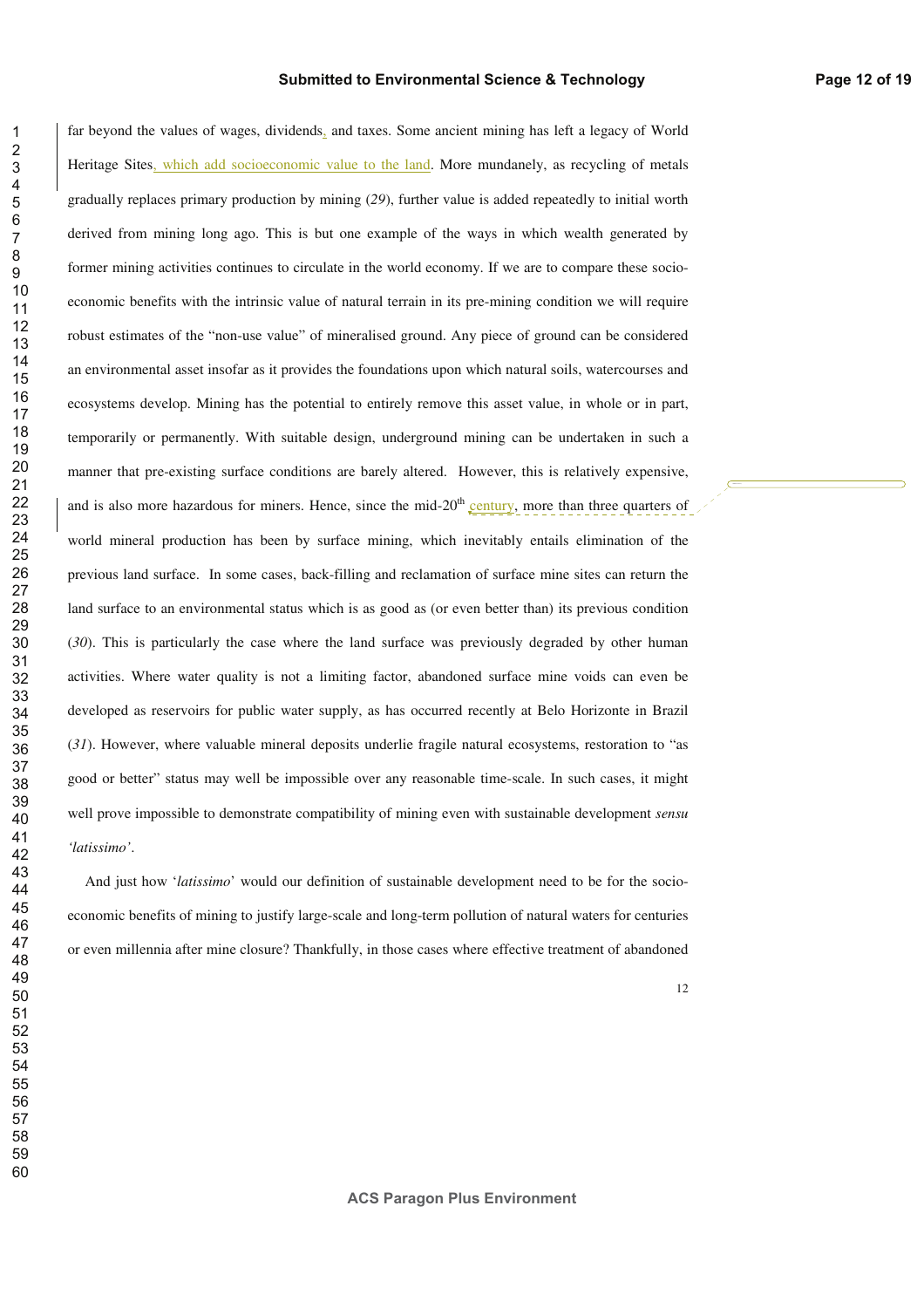#### **Page 13 of 19**

#### **Submitted to Environmental Science & Technology**

mine waters can be achieved, it is usually the case that the necessary costs are dwarfed by the wealth yielded by the mine during its extractive phase (*8*). However, this may be of little comfort where someone other than the original polluter (or their heirs) ends up paying for remediation (*20*). Furthermore, there are numerous cases in which comprehensive treatment of abandoned mine waters is simply not achievable for any conceivable level of investment. For instance, intensive investigations of an intensively mined catchment in Cornwall (UK) revealed that treatment of the entire flow in the river would still fail to achieve regulatory standards, due to the pervasive presence of vast sources of recontamination downstream (*32*). At a smaller scale, many small, artisanal mines have yielded little wealth, yet have disproportionate environmental impacts which can persist indefinitely after mine closure (22); this is particularly so where mercury  $(Hg)$  is released into rivers from small-scale  $Au$ winning operations (*33*).

So what can be done to improve the chances of aligning mining with sustainable development (*sensu lato*) in future? From our experience of modern mining operations on three continents, we would argue that three conditions must be fulfilled:

- 1. Development and enforcement of regulations which, when necessary, can robustly defend environmental non-use benefits of mineral deposits in comparison with projected social and economic benefits which could arise from their exploitation. It is crucial that these regulations adequately deal with the long-term, post-closure phase of the mine life cycle.
- 2. Adoption of voluntary practices by mining companies which exceed the minimum requirements demanded by the relevant legal jurisdiction. Foremost among these practices are "defensive" mine planning procedures, which embody the principle that "prevention is better than cure". Detailed discussion of what this might entail in relation to water management has already been initiated  $(34)$ ; there is a need to consider how this approach might be expanded to encompass other environmental compartments and socioeconomic scenarios.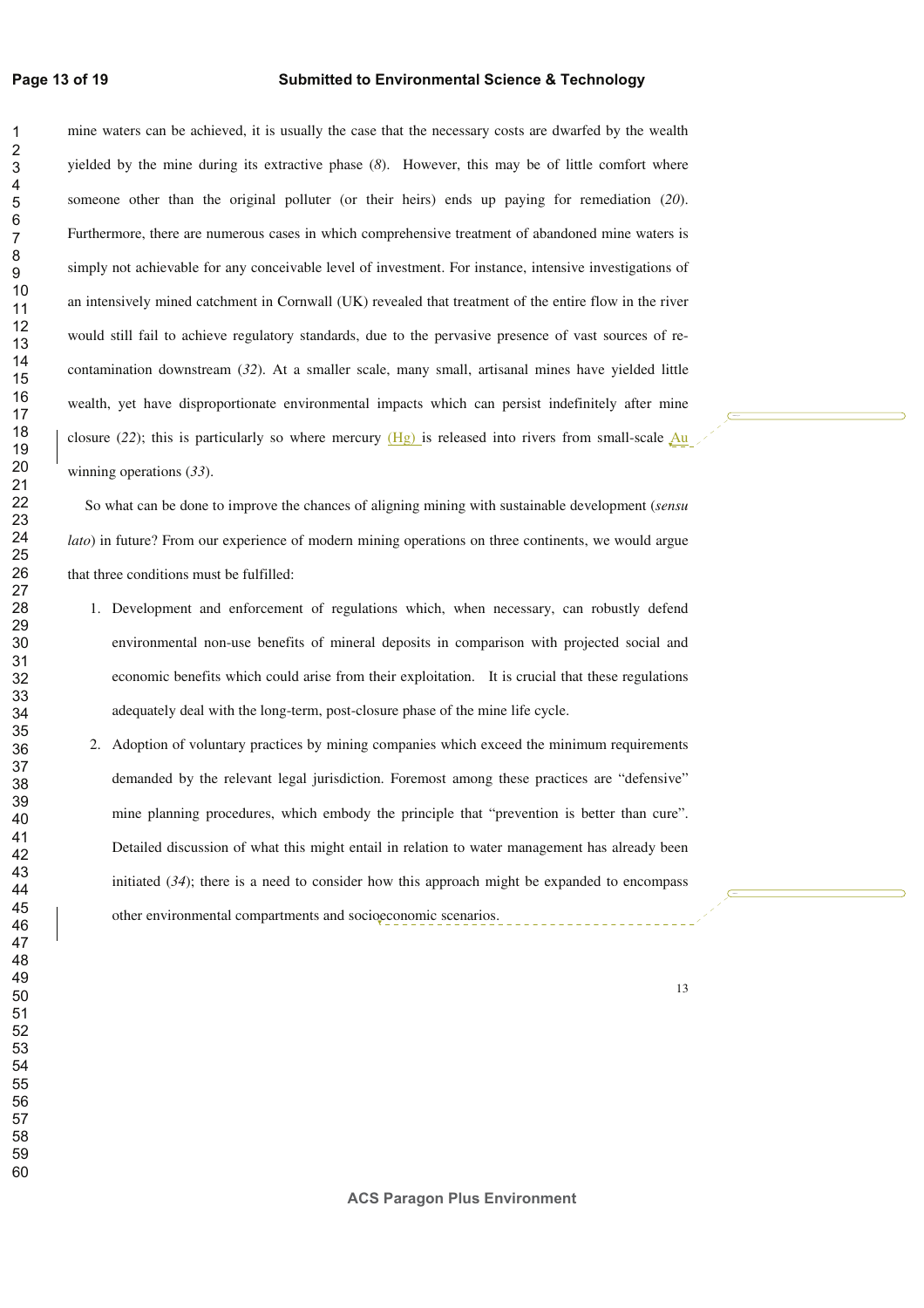3. Genuine inter-sectoral dialogue, to resolve long-running conflicts and pro-actively foster mining which embraces sustainable development *sensu lato*. The Peruvian national Mining Dialogue Group provides a good model for this.

The degree to which these three conditions are realised varies from one jurisdiction to the next. In relation to the countries considered in this paper, for instance, we would argue that the U.S.has the best overall performance, and is pre-eminent in relation to condition 1. Europe still has some way to go on all three counts, albeit active mining operations are now managed far more responsibly than was the case as recently as the 1990s. Peru has recently made impressive progress in relation to 3. Elsewhere, it is precisely the expansion of activity under 3 that is likely to act as the catalyst for further developments on 1 and 2. Nevertheless, even at the present stage of development, there is no shortage of individual mining operations which faithfully reflect conditions 2 and 3, even if 1 remains a 'work in progress' in terms of government policy. Overall, we believe it is fair to say that the pursuit of sustainable development (*sensu lato*) is finally coming of age.

Jaime Amezaga is Senior Lecturer in Environmental Policy and Sustainability in the School of Civil *Engineering and Geosciences at Newcastle University (UK), where Paul Younger is a full Professor and Director of the Newcastle Institute for Research on Sustainability. Tobias Rötting, who was at Newcastle University when this paper was written, is now a Researcher in the Department of Geotechnical Engineering and Geosciences, UPC-BarcelonaTech, Spain. Robert Nairn is Director, Center for Restoration of Ecosystems and Watersheds and Associate Professor, School of Civil Engineering and Environmental Science, University of Oklahoma, USA. Anthony-Jo Noles is Coordinator of the Lima Office of the Asociación Civil Labor. Ricardo Oyarzún is member of Departamento Ingeniería de Minas, Universidad de La Serena and Centro de Estudios Avanzados en Zonas Aridas (CEAZA-ULS, Chile). Jorge Quintanilla is Emeritus Professor of Universidad Mayor de*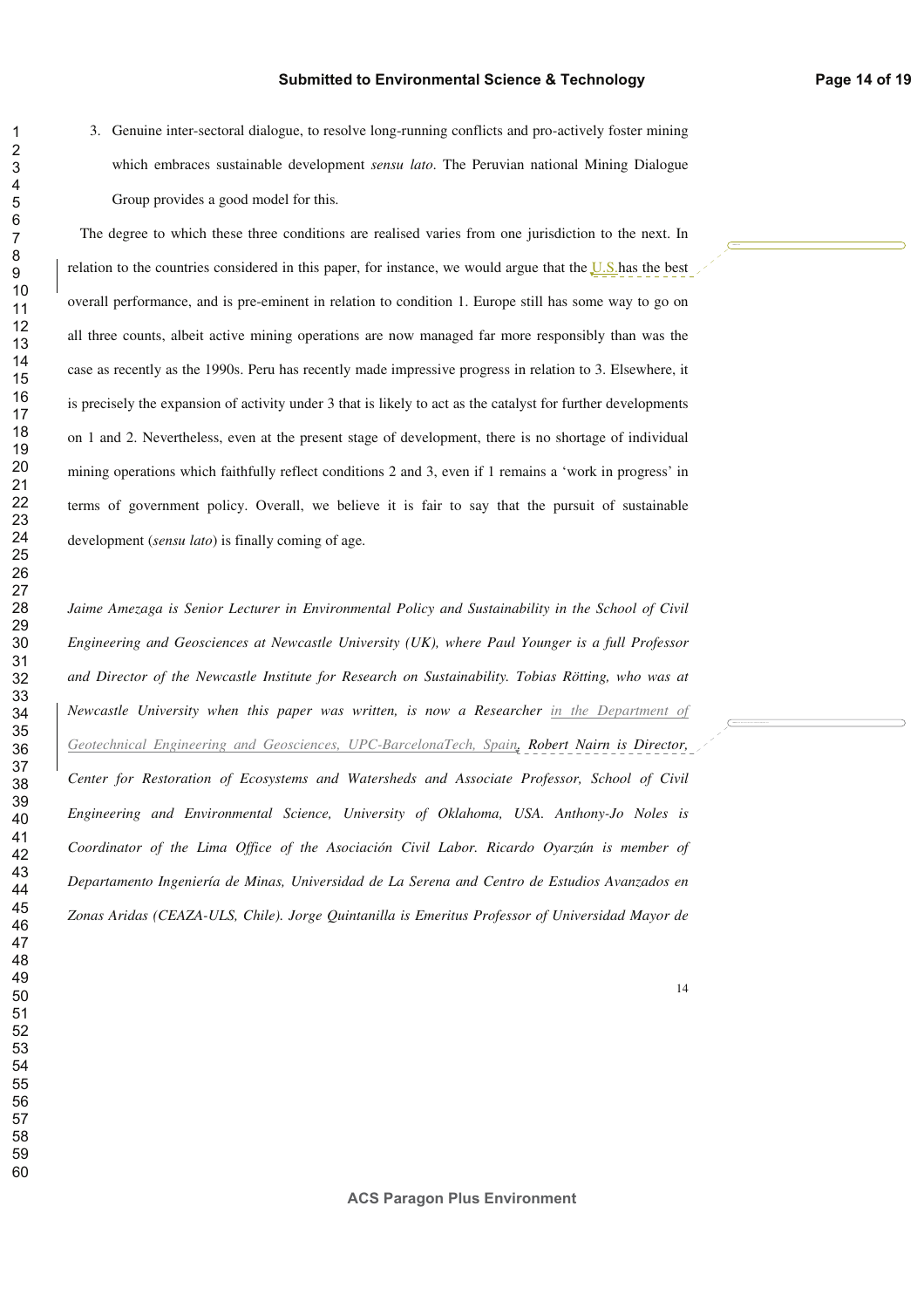*San Andrés, La Paz, Bolivia. Please address correspondence regarding this paper to J.M.Amezaga@ncl.ac.uk.* 

#### **Acknowledgements**

The production of this article has been partly supported by the CAMINAR Project INCO-CT2006- 032539, co-financed by the Sixth Framework Programme of the European Commission. The views expressed herein do not necessarily represent the official opinion of the European Commission.

### **Literature Cited**

- (1) Moody R. *The Risks We Run: Mining, Communities and Political Risk Insurance*; International Books: Utrecht, the Netherlands, 2005.
- (2) MMSD *Breaking New Ground*; The Report of the Mining, Minerals and Sustainable Development (MMSD) Project. Earthscan: London, 2002.
- (3) Extractive Industries Review; www.ifc.org/eir.
- (4) IFC Environmental, Health and Safety Guidelines; www.ifc.org/ifcext/sustainability.nsf/Content/EHSGuidelines.
- (5) ICMM Sustainable Development Framework; www.icmm.com/our-work/sustainabledevelopment-framework.
- (6) Whitmore A. The emperor's new clothes: Sustainable mining? *J. Cleaner Prod.* **2006,** *14*, 309- 314.
- (7) Perez F.; Sanchez L.E. Assessing the evolution of sustainability reporting in the mining sector. *Env. Man*. **2009**, *43*, 949-961.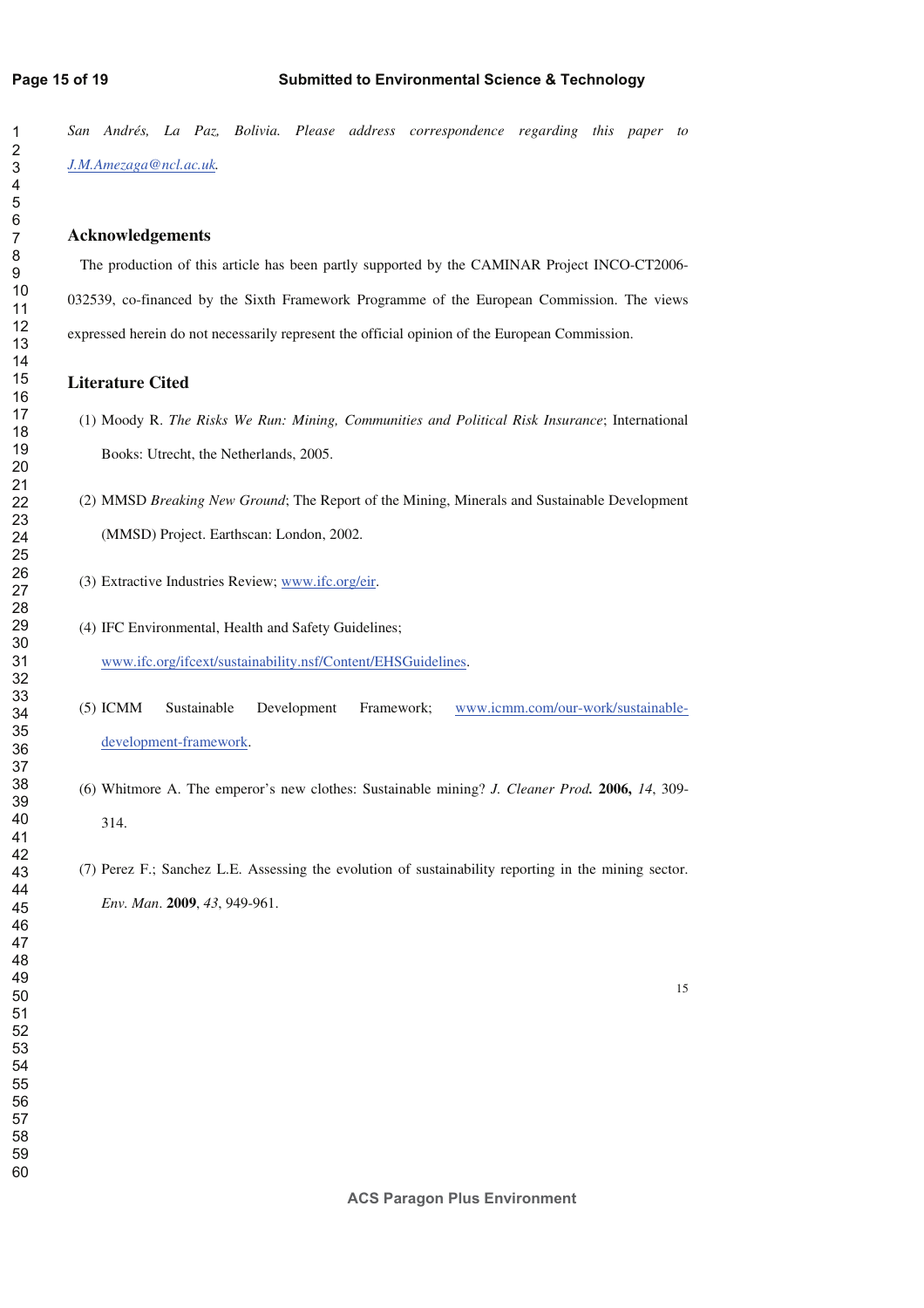#### **Submitted to Environmental Science & Technology**

- (8) ERMITE Consortium. Mining Impacts on the Fresh Water Environment: Technical and Managerial Guidelines for Catchment Scale Management. In Younger, P.L. and Wolkersdorfer, C.H., Eds. *Mine Water Environ.* **2004**, Supplement 23: S1-S80.
- (9) Younger P.L. The longevity of minewater pollution: a basis for decision-making. *Sci. Total Environ.* **1997,** *194/195*, 457-66.
- (10) Younger P.L. The water footprint of mining operations in space and time a new paradigm for sustainability assessments? *Proceedings of the Australasian Institution of Mining and Metallurgy Water in Mining Conference,* **2006,** 14-16 November, Brisbane, Australia. 13 – 21.
- (11) Loredo Perez J.; Marques Sierra A.L.; Beggs C.; Venegas M.; Amezaga J.M.; Rötting T.S.; Younger P.L. *Water Catchment and Mining Impact Management in Arid and Semi-Arid Zones an Integrated Approach*; Technical Document IHP-LAC Nº 24, UNESCO, 2010.
- (12) ICOLD. *Tailings Dams-Risk of Dangerous Occurrences. Lessons learnt from practical experiences*; ICOLD Bulletin 121, ICOLD, Paris, 2001.
- (13) Mudd G.M. Sustainability reporting and water resources: a preliminary assessment of embodied water and sustainable mining. *Mine Water Environ*. **2008**, *27*, 136-144. DOI 10.1007/s10230-008- 0037-5.
- (14) Government Accountability Office. GAO Testimony Before the Committee on Energy and Natural Resources, U.S. Senate, *Hard rock mining information on abandoned mines and value and coverage of financial assurances on BLM land*, 2008.
- (15) Jarrett J.D. Statement before the Subcommittee on Energy and Mineral Resources, Committee on Resources, U.S. House of Representatives, on HR 3778 and HR 3796, Washington DC, March 30, 2004.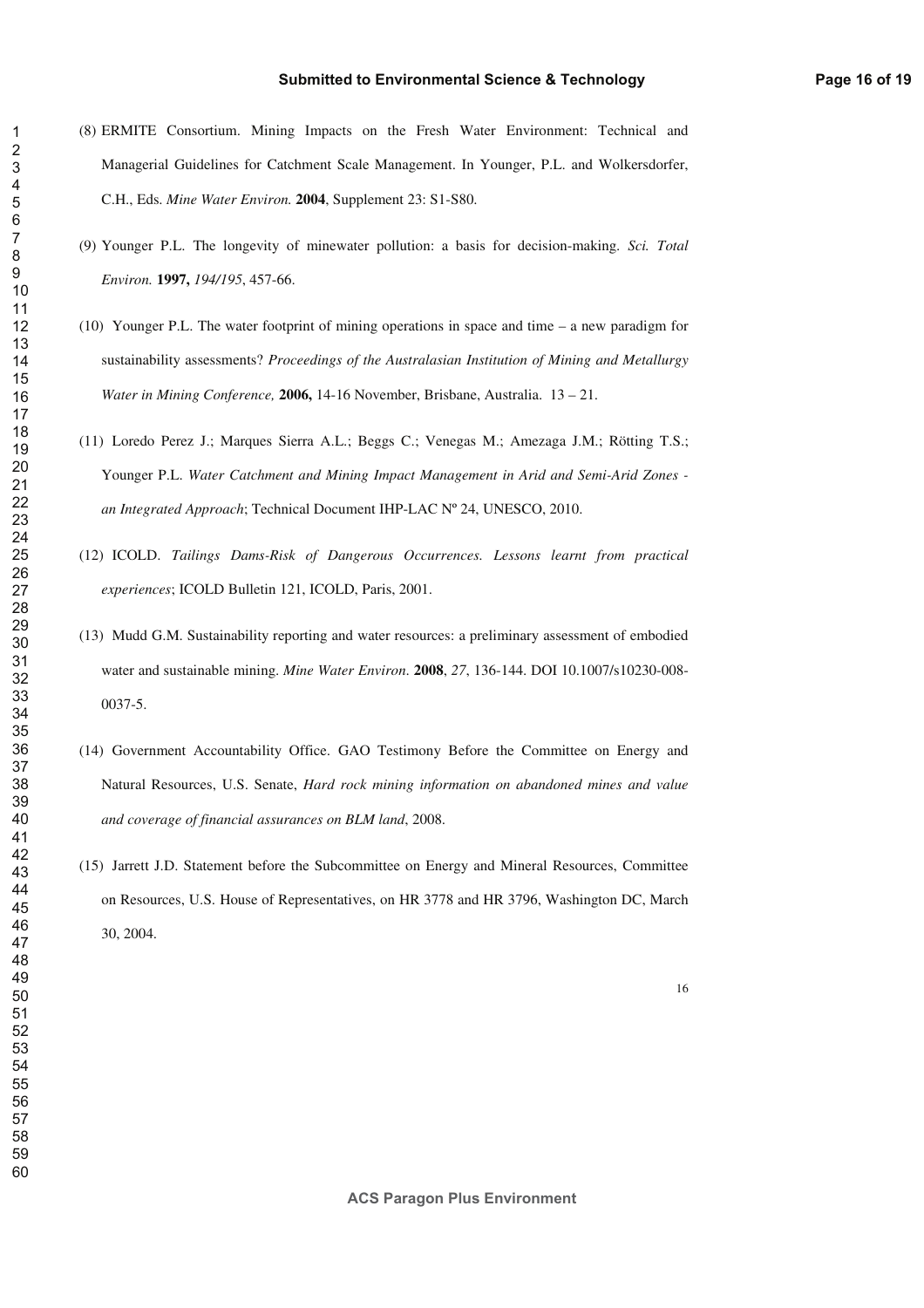- (16) Palmer M.A.; Bernhardt E.S.; Schlesinger W.H.; Eshleman K.N.; Foufoula-Georgiou E.; Hendryx M.S.; Lemly A.D.; Likens G.E.; Loucks O.L.; Power M.E.; White P.S.; Wilcock P.R. Mountaintop Mining Consequences. *Science* **2010,** 327 (5962): 148-149.
	- (17) Environmental Protection Agency. *Nationwide Identification of Hard Rock Mining Sites*. Office of Inspector General, 2004-P-00005 Washington, D.C., 2004.
	- (18) Amezaga J.M.; Younger P.L. Mine water management in European environmental policy: an assessment of recent legislative developments. In R.I. Barnhisel Ed. *Proceedings of the 7th International Conference on Acid Rock Drainage ICARD March 26-30, St. Louis, Missouri*; ASMR:Lexington, USA. 2006; pp 1-12.
	- (19) Rodríguez-Tovar F.J.; Martín-Peinado F.J. The environmental disaster of Aznalcóllar (southern Spain) as an approach to the Cretaceous-Palaeogene mass extinction event. *Geobiology* **2009** *7*  (5), 533-543.
	- (20) Kroll, A.; Amezaga, J.M.; Younger, P.L.; Wolkersdorfer, C. Regulation of mine waters in the European Union: The contribution of scientific research to policy development. *Mine Water Environ*. **2002**, *21,* 193-200.
	- (21) Mayes, W.M.; Johnston, D.; Potter, H.A.B.; Jarvis, A. A national strategy for the identification, prioritization and management of pollution from abandoned non-coal mine sites in England and Wales. *Sci. Total Environ.* **2009**, *407*, 5435-544.
	- (22) Rojas, J. C.; Vandecasteele, C., Influence of mining activities in the North of Potosi, Bolivia on the water quality of the Chayanta river, and its consequences. *Env. Monitoring Assess.* **2007**, *13* (1-3), 321-330.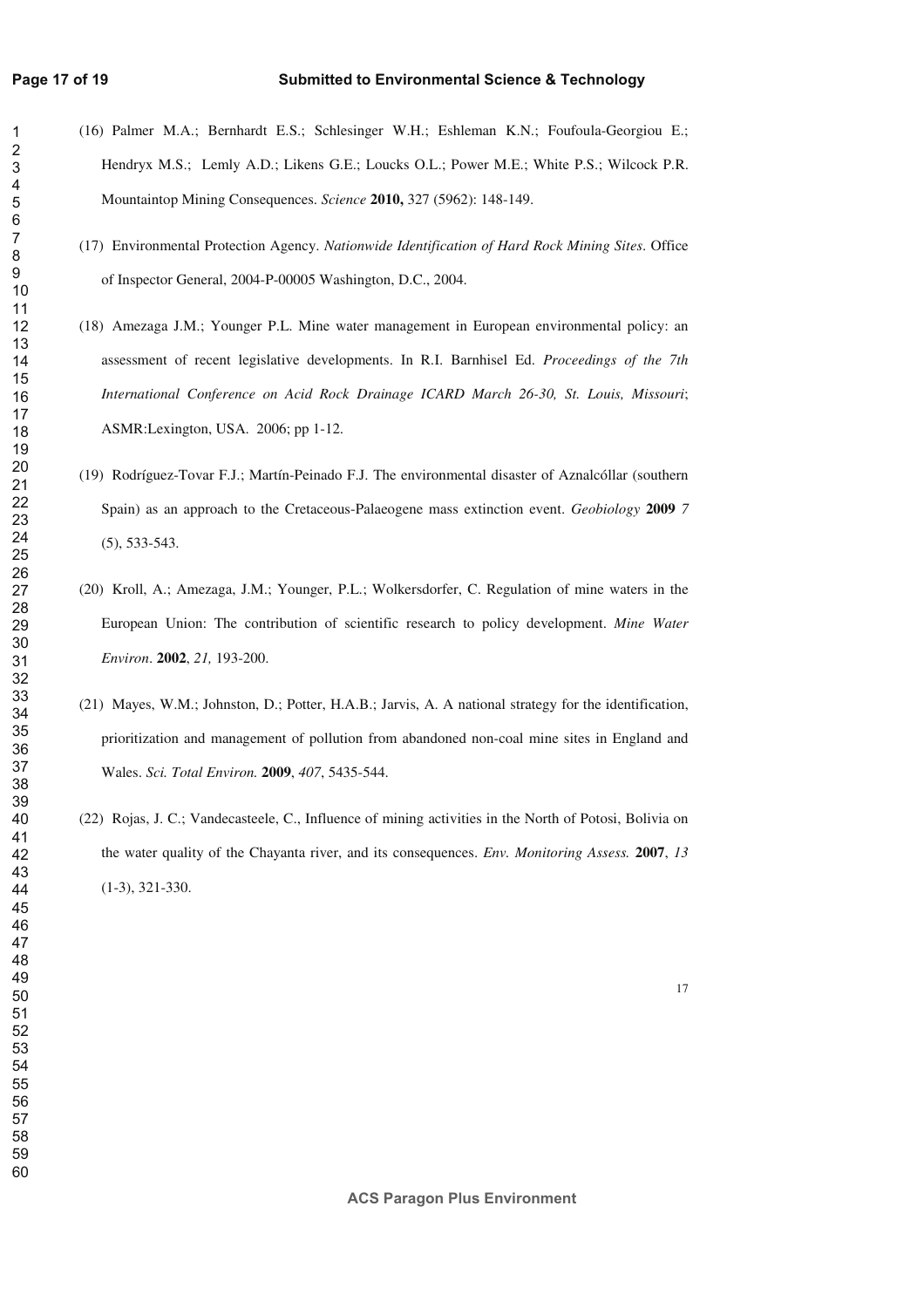- *(23)* Salvaderry-Aranguren, M.M; Probst, A.; Roulet, M.; Isaure M.P. Contamination of surface waters by mining wastes in the Milluni Valley (Cordillera Real, Boliva): Mineralogical and hydrological influences. *App. Geochem.* **2008,** *23,* 1299-1324.
- (24) Oyarzún, J.; Oyarzún, R., Sustainable development threats, inter-sector conflicts and environmental policy requirements in the arid, mining rich, northern Chile territory. *Sustainable Development* **2009,** DOI 10.1002/sd.441.
- (25) Newbold, J. Chile's environmental momentum: ISO 14001 and the large-scale mining industry-Case studies from the state and private sector. *J. Cleaner Prod*. **2006***, 14,* 248-261.
- (26) Bebbington, A.; Bury, J.T. Institutional challenges for mining and sustainability in Peru. *Proc. Nat. Acad. Sci*. **2008**, *106* (41), 17296-17301.
- (27) Jimenez, P.; Amezaga, J.M; T. Rötting Eds. *El Río Chili: Cuenca árida con presencia minera*; IRECA-UNSA/Labor: Arequipa (Peru). 2010. ----------------------
- (28) Martinez-Alier J. *The environmentalism of the poor. A study of ecological conflicts and valuation*; Edward Elgar Publishing: Cheltenham (UK), 2002.
- (29) Gordon, R.B.; Bertram, M.; Graedel T.E. Metal stocks and sustainability. *Proc. Nat. Acad. Sci.* , *103* (5), 1209-1214.
- (30) Hawkins J.W. Characterization and effectiveness of remining abandoned coal mines in Pennsylvania. *U.S. Bureau of Mines Report of Investigations* **1995,** *RI 9562*, 1-13.
- (31) Von Sperling E. 2009. Multiple water uses in Aguas Claras pit lake. *Freiberg Online Geology* **2009,** *24*, 66 – 70.